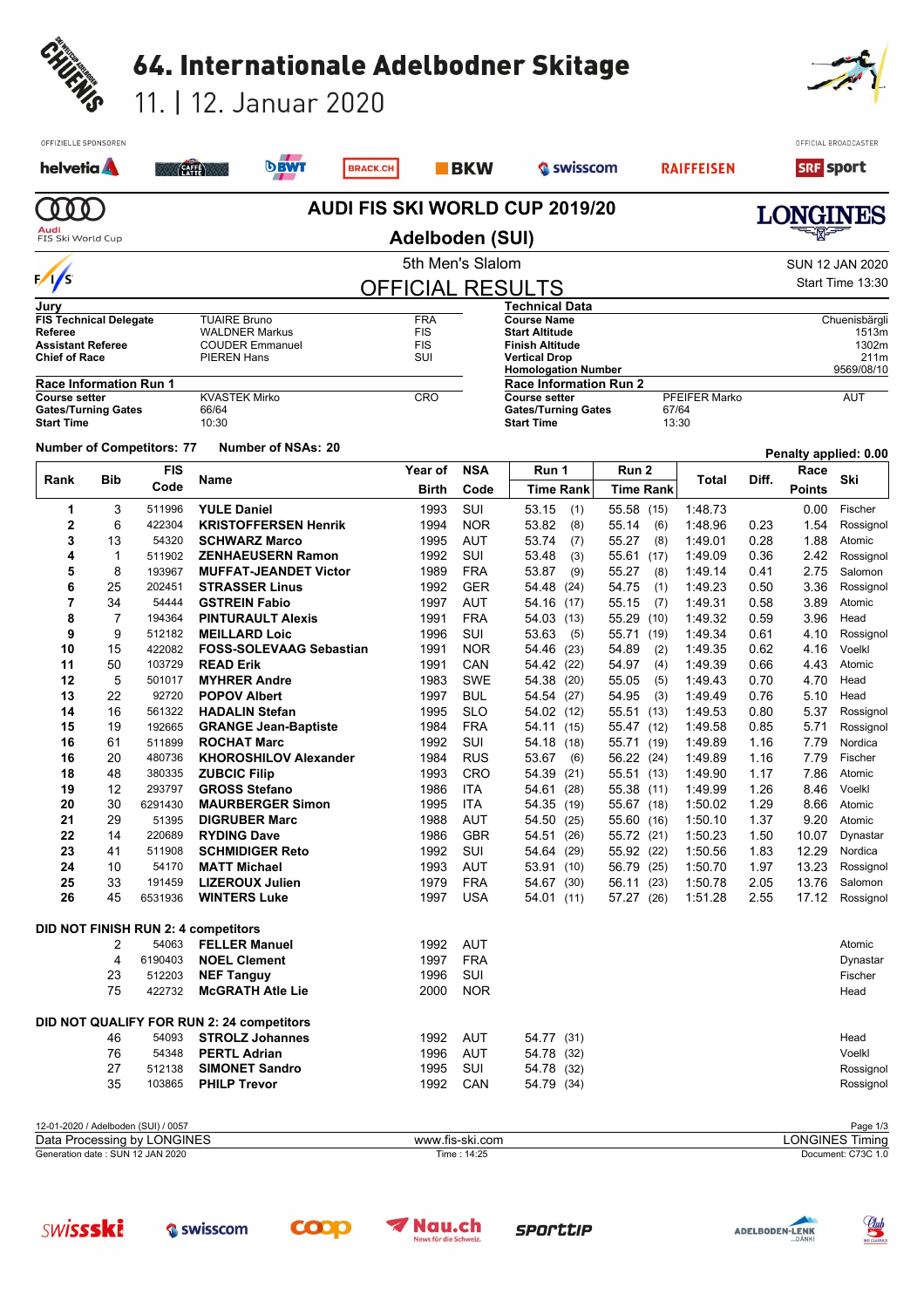$\alpha\sigma$ 

 $\frac{1}{s}$ 

Audi<br>FIS Ski World Cup

**SWISSSKi** 

Swisscom

## **AUDI FIS SKI WORLD CUP 2019/20**

**Adelboden (SUI)**

OFFICIAL RESULTS



5th Men's Slalom SUN 12 JAN 2020 Start Time 13:30

<u>Club</u>

ADELBODEN-LENK

|                       |            | <b>Number of Competitors: 77</b>        | <b>Number of NSAs: 20</b>                    |     |         |                   |                  |                  |                       |            |               | Penalty applied: 0.00 |
|-----------------------|------------|-----------------------------------------|----------------------------------------------|-----|---------|-------------------|------------------|------------------|-----------------------|------------|---------------|-----------------------|
|                       |            | <b>FIS</b>                              |                                              |     | Year of | <b>NSA</b>        | Run 1            | Run 2            |                       | Diff.      | Race          | Ski                   |
| Rank                  | <b>Bib</b> | Code                                    | Name                                         |     | Birth   | Code              | <b>Time Rank</b> | <b>Time Rank</b> | Total                 |            | <b>Points</b> |                       |
|                       | 43         | 481327                                  | <b>TRIKHICHEV Pavel</b>                      |     | 1992    | <b>RUS</b>        | 54.85 (35)       |                  |                       |            |               | Rossignol             |
|                       | 21         | 293098                                  | <b>RAZZOLI Giuliano</b>                      |     | 1984    | <b>ITA</b>        | 54.96 (36)       |                  |                       |            |               | Voelkl                |
|                       | 38         | 422507                                  | <b>HAUGAN Timon</b>                          |     | 1996    | <b>NOR</b>        | 54.99 (37)       |                  |                       |            |               | Rossignol             |
|                       | 74         | 6190497                                 | <b>LETITRE Theo</b>                          |     | 1997    | <b>FRA</b>        | 55.10 (38)       |                  |                       |            |               | Rossignol             |
|                       | 51         | 201896                                  | <b>STEHLE Dominik</b>                        |     | 1986    | <b>GER</b>        | 55.32 (39)       |                  |                       |            |               | Atomic                |
|                       | 26         | 380363                                  | <b>KOLEGA Elias</b>                          |     | 1996    | CRO               | 55.33 (40)       |                  |                       |            |               | Atomic                |
|                       | 31         | 561244                                  | <b>KRANJEC Zan</b>                           |     | 1992    | <b>SLO</b>        | 55.36 (41)       |                  |                       |            |               | Rossignol             |
|                       | 42         | 700830                                  | <b>ZAMPA Adam</b>                            |     | 1990    | <b>SVK</b>        | 55.56 (42)       |                  |                       |            |               | Salomon               |
|                       | 71         | 202584                                  | <b>RAUCHFUSS Julian</b>                      |     | 1994    | <b>GER</b>        | 55.57 (43)       |                  |                       |            |               | Rossignol             |
|                       | 67         | 54358                                   | <b>GRAF Mathias</b>                          |     | 1996    | <b>AUT</b>        | 55.57 (43)       |                  |                       |            |               | Rossignol             |
|                       | 49         | 202485                                  | <b>KETTERER David</b>                        |     | 1993    | <b>GER</b>        | 55.65 (45)       |                  |                       |            |               | Blizzard              |
|                       | 52         | 92719                                   | <b>ZLATKOV Kamen</b>                         |     | 1997    | <b>BUL</b>        | 55.74 (46)       |                  |                       |            |               |                       |
|                       | 69         | 202520                                  | <b>HOLZMANN Sebastian</b>                    |     | 1993    | <b>GER</b>        | 55.90 (47)       |                  |                       |            |               | Rossignol             |
|                       | 63         | 6291631                                 | <b>LIBERATORE Federico</b>                   |     | 1995    | ITA               | 56.12 (48)       |                  |                       |            |               | Voelkl                |
|                       | 39         | 380334                                  | <b>VIDOVIC Matej</b>                         |     | 1993    | CRO               | 56.19 (49)       |                  |                       |            |               | Head                  |
|                       | 77         | 380377                                  | <b>KOLEGA Samuel</b>                         |     | 1999    | <b>CRO</b>        | 56.35 (50)       |                  |                       |            |               |                       |
|                       | 56         | 6300464                                 | <b>KOYAMA Yohei</b>                          |     | 1998    | <b>JPN</b>        | 56.37 (51)       |                  |                       |            |               | Head                  |
|                       | 47         | 104488                                  | <b>FOURNIER Simon</b>                        |     | 1997    | CAN               | 56.45 (52)       |                  |                       |            |               | Rossignol             |
|                       | 44         | 320266                                  | <b>JUNG Donghyun</b>                         |     | 1988    | <b>KOR</b>        | 56.58 (53)       |                  |                       |            |               | Rossignol             |
|                       | 36         | 511983                                  | <b>AERNI Luca</b>                            |     | 1993    | SUI               | 56.66 (54)       |                  |                       |            |               | Salomon               |
|                       |            |                                         |                                              |     |         |                   |                  |                  |                       |            |               |                       |
|                       |            |                                         | DID NOT FINISH RUN 1: 21 competitors         |     |         |                   |                  |                  |                       |            |               |                       |
|                       |            | 6293171                                 |                                              |     |         | <b>ITA</b>        |                  |                  |                       |            |               |                       |
|                       | 17         |                                         | <b>VINATZER Alex</b>                         |     | 1999    | CRO               |                  |                  |                       |            |               | Nordica               |
|                       | 18         | 380361                                  | <b>RODES Istok</b>                           |     | 1996    | <b>SWE</b>        |                  |                  |                       |            |               | Atomic                |
|                       | 24         | 502015                                  | <b>JAKOBSEN Kristoffer</b>                   |     | 1994    |                   |                  |                  |                       |            |               | Fischer               |
|                       | 28         | 60253                                   | <b>MARCHANT Armand</b>                       |     | 1997    | <b>BEL</b>        |                  |                  |                       |            |               | Salomon               |
|                       | 32         | 422729                                  | <b>BRAATHEN Lucas</b>                        |     | 2000    | <b>NOR</b>        |                  |                  |                       |            |               | Atomic                |
|                       | 37         | 6291574                                 | <b>SALA Tommaso</b>                          |     | 1995    | <b>ITA</b>        |                  |                  |                       |            |               | Salomon               |
|                       | 40         | 421860                                  | <b>NORDBOTTEN Jonathan</b>                   |     | 1989    | <b>NOR</b>        |                  |                  |                       |            |               | Head                  |
|                       | 53         | 202615                                  | <b>TREMMEL Anton</b>                         |     | 1994    | <b>GER</b>        |                  |                  |                       |            |               | Nordica               |
|                       | 54         | 202462                                  | <b>DOPFER Fritz</b>                          |     | 1987    | <b>GER</b>        |                  |                  |                       |            |               | Nordica               |
|                       | 55         | 291318                                  | <b>TONETTI Riccardo</b>                      |     | 1989    | <b>ITA</b>        |                  |                  |                       |            |               | Blizzard              |
|                       | 57         | 421669                                  | <b>NESTVOLD-HAUGEN Leif Kristian</b>         |     | 1987    | <b>NOR</b>        |                  |                  |                       |            |               | Rossignol             |
|                       | 58         | 150743                                  | <b>BERNDT Ondrej</b>                         |     | 1988    | <b>CZE</b>        |                  |                  |                       |            |               | Atomic                |
|                       | 59         | 491853                                  | del CAMPO Juan                               |     | 1994    | <b>ESP</b>        |                  |                  |                       |            |               | Nordica               |
|                       | 60         | 6532592                                 | <b>RITCHIE Benjamin</b>                      |     | 2000    | <b>USA</b>        |                  |                  |                       |            |               | Dynastar              |
|                       | 62         | 6532123                                 | <b>NEGOMIR Kyle</b>                          |     | 1998    | <b>USA</b>        |                  |                  |                       |            |               | Nordica               |
|                       | 64         | 104710                                  | <b>JORDAN Asher</b>                          |     | 1999    | CAN               |                  |                  |                       |            |               |                       |
|                       | 65         | 194262                                  | <b>BUFFET Robin</b>                          |     | 1991    | <b>FRA</b>        |                  |                  |                       |            |               | Salomon               |
|                       | 66         | 481785                                  | <b>EFIMOV Simon</b>                          |     | 1996    | <b>RUS</b>        |                  |                  |                       |            |               | Head                  |
|                       | 68         | 221236                                  | <b>TAYLOR Laurie</b>                         |     | 1996    | <b>GBR</b>        |                  |                  |                       |            |               |                       |
|                       | 72         | 6532084                                 | <b>RADAMUS River</b>                         |     | 1998    | <b>USA</b>        |                  |                  |                       |            |               | Rossignol             |
|                       | 73         | 302982                                  | <b>OHKOSHI Ryunosuke</b>                     |     | 1988    | <b>JPN</b>        |                  |                  |                       |            |               | Head                  |
|                       |            |                                         |                                              |     |         |                   |                  |                  |                       |            |               |                       |
|                       |            | <b>DISQUALIFIED RUN 1: 1 competitor</b> |                                              |     |         |                   |                  |                  |                       |            |               |                       |
|                       | 70         | 6290886                                 | <b>BACHER Fabian</b>                         |     | 1993    | <b>ITA</b>        | Gate 56          |                  |                       | Rule 629.3 |               | Fischer               |
|                       |            |                                         |                                              |     |         |                   |                  |                  |                       |            |               |                       |
|                       |            |                                         | DID NOT START RUN 1: 1 competitor            |     |         |                   |                  |                  |                       |            |               |                       |
|                       | 11         | 292491                                  | <b>MOELGG Manfred</b>                        |     | 1982    | ITA               |                  |                  |                       |            |               | Fischer               |
|                       |            | Reason for disqualification:            |                                              |     |         |                   |                  |                  |                       |            |               |                       |
|                       |            |                                         | 629.3 Does not pass through a gate correctly |     |         |                   |                  |                  |                       |            |               |                       |
|                       |            |                                         |                                              |     |         |                   |                  |                  |                       |            |               |                       |
| Forerunners:<br>Run 1 |            |                                         | F1-KUNZ Delio                                | SUI |         | F2-BÜSCHLEN Dario |                  | SUI              | F3-VON GRUENIGEN Noel |            |               | SUI                   |
| Run 2                 |            |                                         | F1-KUNZ Delio                                | SUI |         | F2-BÜSCHLEN Dario |                  | SUI              | F3-VON GRUENIGEN Noel |            |               | SUI                   |
|                       |            |                                         |                                              |     |         |                   |                  |                  |                       |            |               |                       |

| 12-01-2020 / Adelboden (SUI) / 0057 | Page 2/3        |                    |  |
|-------------------------------------|-----------------|--------------------|--|
| Data Processing by LONGINES         | www.fis-ski.com | _ONGINES Timina    |  |
| Generation date: SUN 12 JAN 2020    | Time: 14:25     | Document: C73C 1.0 |  |

**SPOCTUP** 

Nau.ch

**COOP**